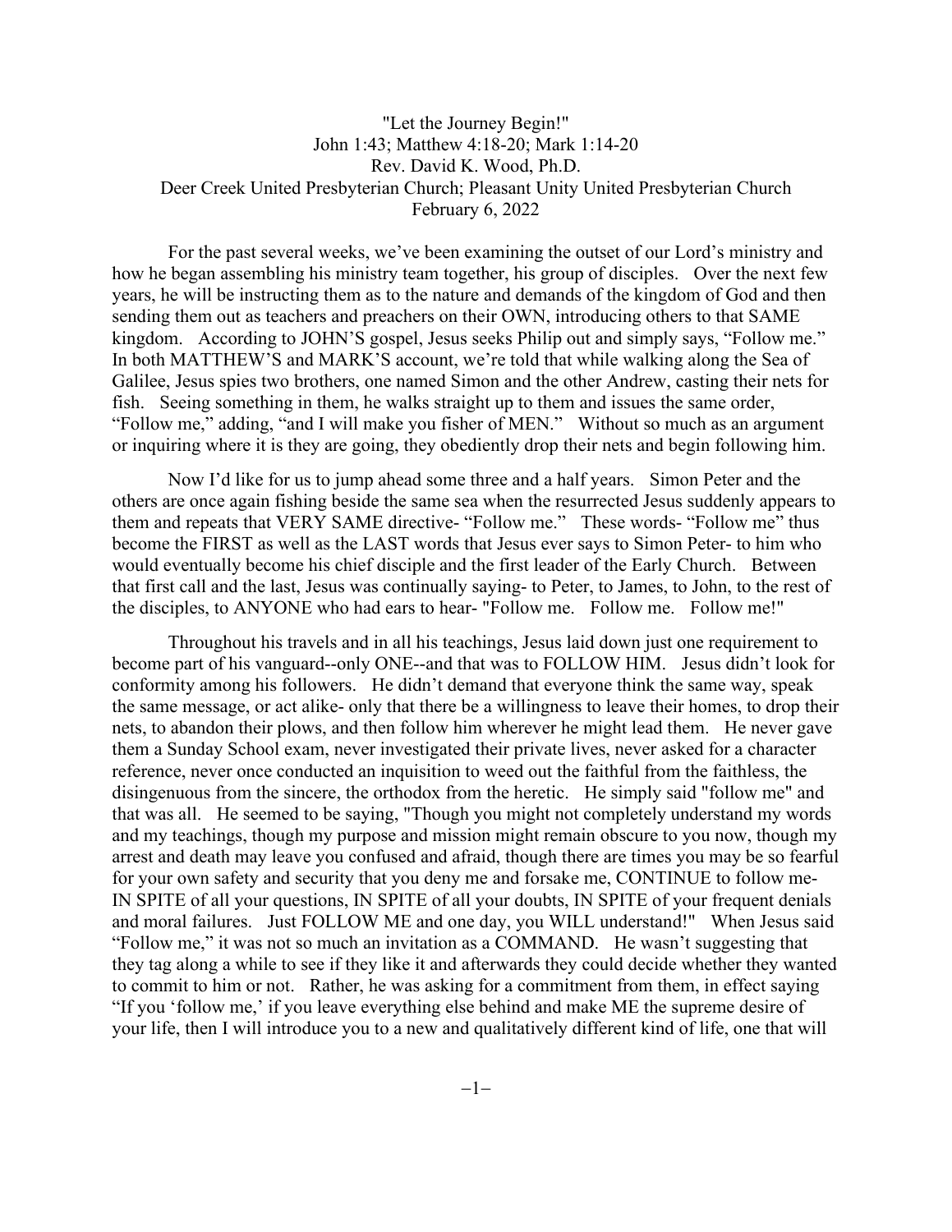take you to places you never before dreamed of- I PROMISE you that!"

However, in order to REDEEM that promise, they'd have to learn one very important lesson- that it wasn't so much the DESTINATION they should concern themselves with but rather the JOURNEY ITSELF! The risks, the challenges, and the adventures involved, THAT was where their REAL education would begin- not in some renowned college or university but in the GREATER classroom we call the SCHOOL OF LIFE. He would take them down the highways and byways of Judea and Galilee to encounter people of every stripe- persons whom they never in their wildest imaginations EXPECTED to meet or even WANT to, such as those who lived in extreme poverty and as well as those excluded from their homes and families; people afflicted with deafness, blindness and lameness along with individuals of low standing such as lepers and tax-collectors, demoniacs and prostitutes. That's not exactly what they bargained for when they first signed up to follow Jesus, but over the next couple of years, they would discover all their previous perceptions and all their beliefs concerning God and God's kingdom would be turned upside down and inside out.

Now I regard each one of us as being on a great journey and I've shared some of the places my OWN journey has taken ME in some of my past sermons. Well it was during that odyssey that I learned the most important lesson of ALL- how it's not the DESTINATION we all think we're headed for that's of utmost importance but rather the JOURNEY ITSELF. I've NEVER given a whole lot of thought to the idea of heaven or hell, or what will happen to me when I die. And it's not that I'm unconcerned about such questions, but that I've come to learn that we can be so focused on where the goal line is that we end up missing the point of the RACE ITSELF, that our lives are to be lived NOW and it is during the COURSE of our journeying that our GREATEST LESSONS are to be learned.

I've been a member of AARP--the American Association of Retired Persons--for about twenty years now and in last month's magazine, there was an article entitled "The Trip That Changed My Life." In it, a group of celebrities were interviewed and asked to share the one travel experience in their life that changed them for good. One of them was the actor and activist George Takei who played Mr. Sulu in the early Star Trek television series. He said his life was changed around thirty years ago after he was invited to do a play at the legendary Edinburgh Festival in Scotland. He had always been about his work which at that time was the main thing in his life. He journeyed to Edinburgh to do the play but discovered that the REAL draw would become the city itself. Along with being an actor, he was also a jogger and he noticed that Edinburgh was one of those cities that can be easily explored on foot. Hence, when he'd go running each morning, he'd frequently stop to take in its history and spectacular views. He learned how this modern city was also still very much a medieval town filled with cobbled streets. Taking the time to enjoy the journey, he saw how it was situated among some of the most beautiful countryside in all God's creation. The experience helped him realize that there's more to life than just work or making money. He's returned many times since but now he says he does more walking, not just because he's older, but because he can take in the sights, visit with people, and experience what the country REALLY is like.

While living in California in the 1970's and early 80's, I experienced a SIMILAR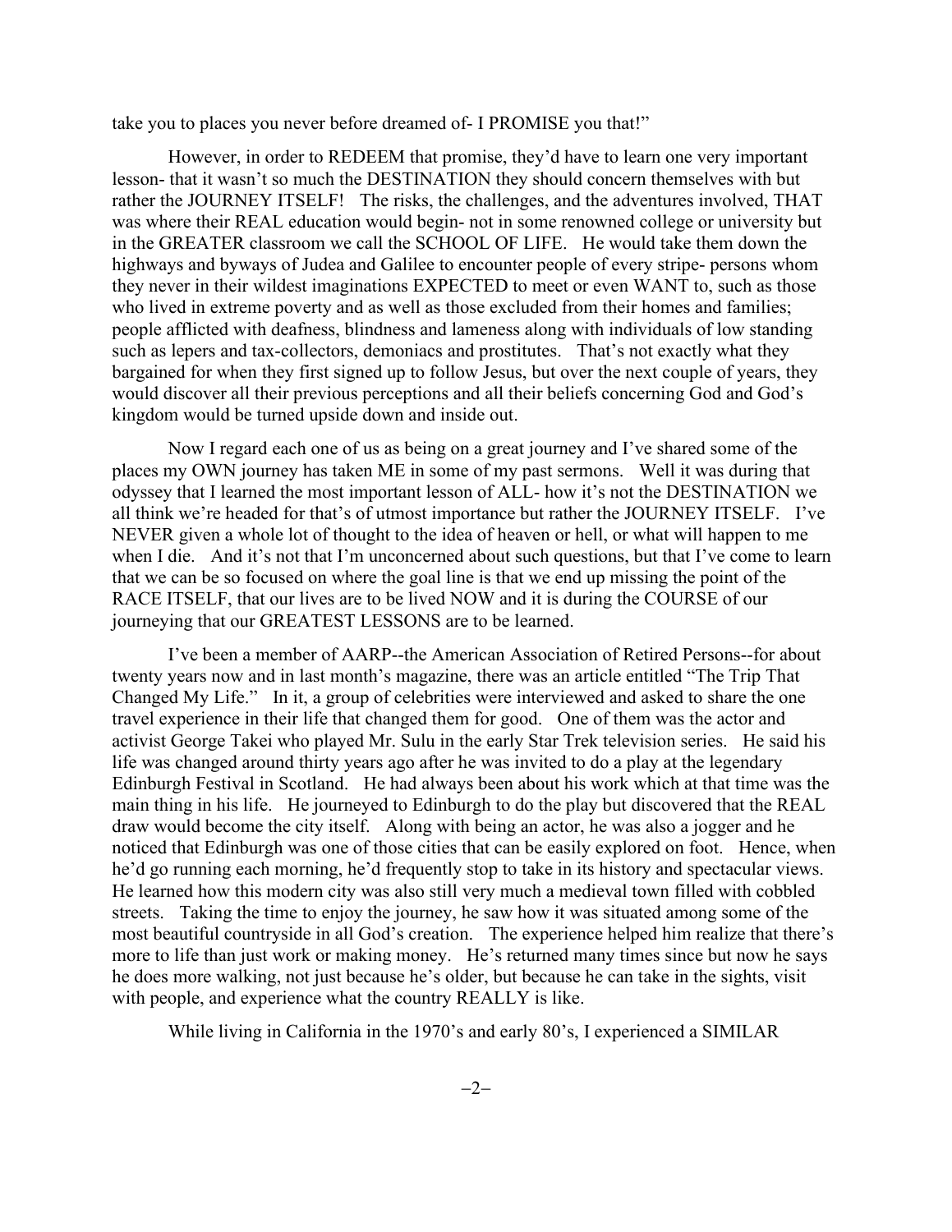awakening. It was while living in San Francisco Bay area that I learned how to ride a motorcycle- a Honda 350. Eventually I graduated to something much bigger- a Yamaha 650. I was also in possession of a 1969 Triumph which I was in the process of restoring in addition to my regular car- a 1965 Triumph Spitfire sports car that I loved to bop around in. Naturally, my favorite biblical verse back then was, "And David's triumph roared throughout the land." It's been quite a few years since I was last on a bike but my love for them and the romance it represents has never left me. In the fall of 1979, I even took off from work for a two-week motorcycle trip up the California coast. I rode through Oregon and Washington and up into Victoria and Vancouver, Canada- it turned for me into the trip of a lifetime!

From those travels, I came to discover some very important lessons. I don't think I ever experienced a greater high than when I was riding down those beautiful freeways and back roads in California. Many times, I felt like I was the last American cowboy, traveling throughout the West with my sleeping bag on the back. Often, I'd just pull over to the side of the road or a rest area somewhere and sleep beside my bike like a cowboy would often sleep beside his horse- we developed that kind of symbiotic relation. Whether touring along the Pacific Coast or among the mountain passes of the Sierra Nevadas, I felt a oneness with nature and the world that I've never experienced since- a feeling of absolute freedom, a sense that those two wheels could take me anywhere and at any time. Furthermore, I knew I was never alone because I was confident that Christ was traveling right there beside me. Hence, I learned more important than getting somewhere fast was appreciating the journey itself. I was discovering how incredible this creation is as well as grew thankful to God for all those I encountered along the way. You can't experience that in a car because you're encased in a bubble of steel and glass, trying to get from one place to another in the fastest time possible, while on a bike, there's just you, nature, and the open road.

Another celebrity interviewed for that AARP article was the Fonz, Henry Winkler. He said the trip that changed HIS life was the first time he went fly-fishing on the Smith River in Montana. He and his wife along with a couple of friends spent a week doing that and he expressed how he couldn't even BEGIN to describe the sheer joy it brought him. He said the closest he has ever come to the divine was on a river where throughout that week, they fished, had lunch and dinner on the bank, and even slept beside it. Along the way, they'd pass bald eagles and moose. The sound of the rushing water, lapping against his waders or on the sides of their boat made anything they worried about simply dissipate. Mostly, they concentrated on the trout and how you have to be patient with them. Then, if fortunate enough to land one, he'd take a picture, give it a kiss, and return it to the stream for someone else to enjoy catching. It was like dying and going to heaven for him.

I too love to fish and for the first half of MY life, I was a bait or spinner fisherman. Growing up, we had a summer bungalow not far from the Jersey shore so I spent a good deal of time fishing in the Atlantic Ocean. Back then, I was only interested in catching fish- that was all, and the more the better. But then about thirty-five years ago, I discovered fly-fishing. Not only did my FISHING habits change, my LIVING habits began to change as well. You see, flyfishing is so much more than the act of trying to catch fish- it is a science and an art form that requires real patience. When I was first introduced to the sport back in the mid-80's, I thought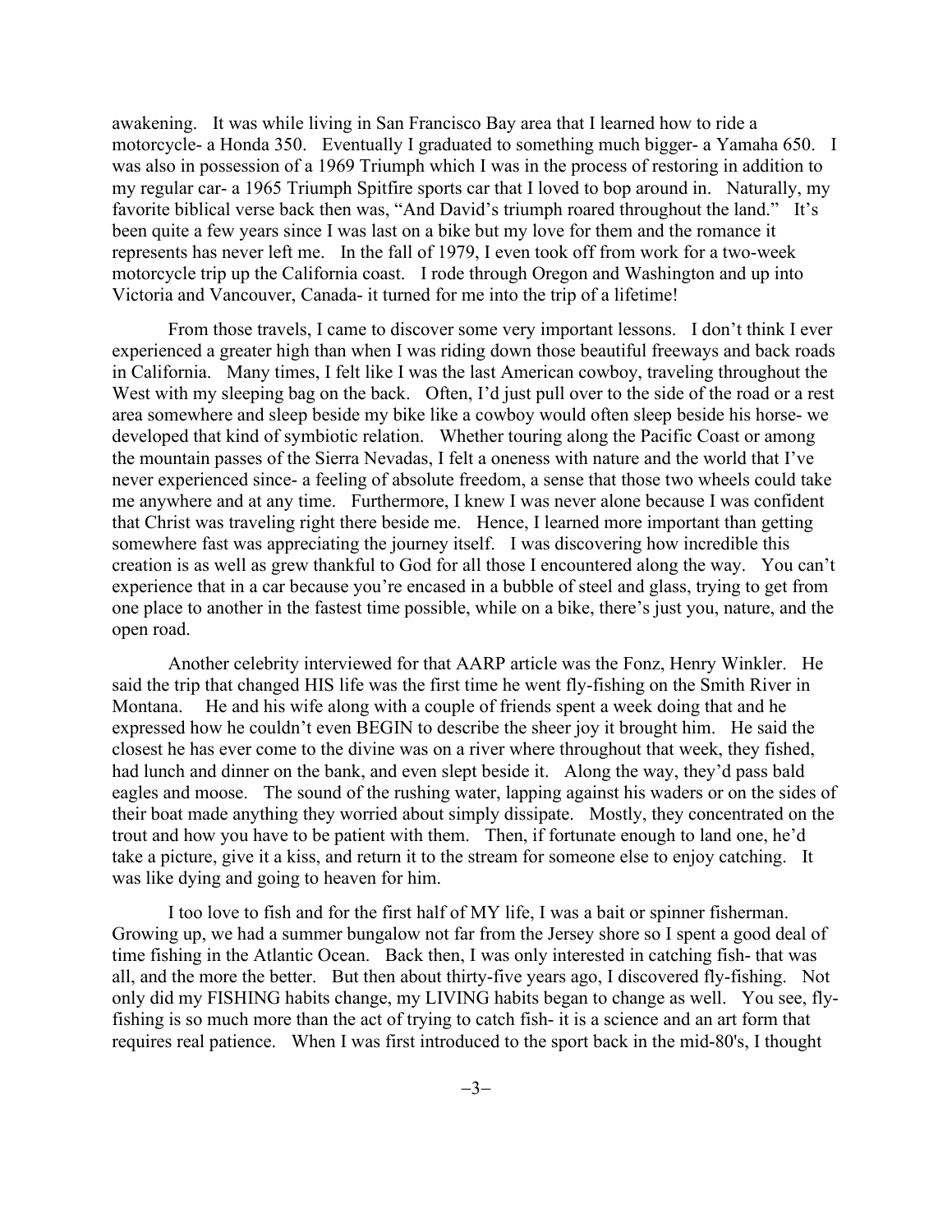you just threw a line in the water the same way you do a hook with a worm on the end of it and then you forgot about it until some hapless fish came by and decided to swallow it- the truth is anything BUT. I learned that fly-fishing involves not only using different fishing gear but it entails a completely different WAY to fish. You first need a line that floats and on the end of it, you tie what is known as a graduated leader. This consists of short pieces of nylon filament of varying thickness tied in such a way that it becomes thinner on the end. Making one involves mastering a variety of knots if one is to ever become a "complete angler." Then you have to figure out what kind of fly to attach- a fly being an artificial lure that resembles the kind of insect life the fish happen to be eating at that moment. I tie my own flies and I find that that becomes just as much fun as the act of fishing itself. However, this requires that you have some knowledge of insect life and behavior. Conditions might call for a dry fly that floats, a wet fly that sinks, a nymph which resembles an insect in its larval stage, or perhaps a streamer- a fly that imitates a small fish. You have to choose the right size fly as well for one that is too big or too small may produce no results. Then you have to determine how you're going to present the fly and where in the stream to cast your line. For this, you have to have some knowledge of stream conditions and trout habitat. I subsequently made several bamboo fly rods which I use depending upon the size of the stream I'll be fishing or the kind of trout I'm fishing for- whether small brookies, rainbows, brownies, or perhaps large steelhead.

I've found that it takes years to become a really GOOD fly-fisherman but if you are patient with yourself and you listen to others more experienced, in time you discover that it imparts a joy and sense of satisfaction that regular worm or spinner fishermen often don't have. Though catching fish can be fun, the overall experience of walking in nature at its most beautiful, casting a fly from one side of the stream to the other, trying to sneak up on a feeding trout, is every bit as exhilarating or MORE than merely tossing a line into the water. I mean, if you fish with bait or a spinner and then come home without anything to show for it, it becomes a wasted expedition; but if you FLY-FISH and return home empty handed, you are every bit as content regardless of whether you caught fish or not. As one friend of mine once put it, catching fish is only an excuse to experience the serenity that comes with fly-fishing itself.

You see, I find that when I fly-fish, I am in greater contact with my surroundings. There is nothing like seeing the steam coming off the stream in the early morning hours or hearing the sound of trout jumping for mayflies when a hatch is going on, or watching the sunlight filter through the trees as the sun begins to go down. I find the mere sound of the water gurgling as it rushes past your waders even THERAPEUTIC. It's never about getting to a fishing hole and catching as much fish as you can. In fact, I'm what you call a "catch and release" fisherman which means that I usually return all the fish I do catch back into the water so that OTHERS can enjoy catching them as well. I can truly say that it's been fly-fishing that has helped me to become a better "fisher of men" in my ministry.

But one final story to share: Not long after I began pastoring in Syracuse, NY, I quickly discovered that I needed some kind of recreational outlet to take me away from all busyness of church work and to help me restore some balance to my life. A member of the congregation told me he was selling his 25-ft. sailboat and after showing it to me, I instantly fell in love with it. I bought it and rented a berth for it on Onondaga Lake located right there in the city. I